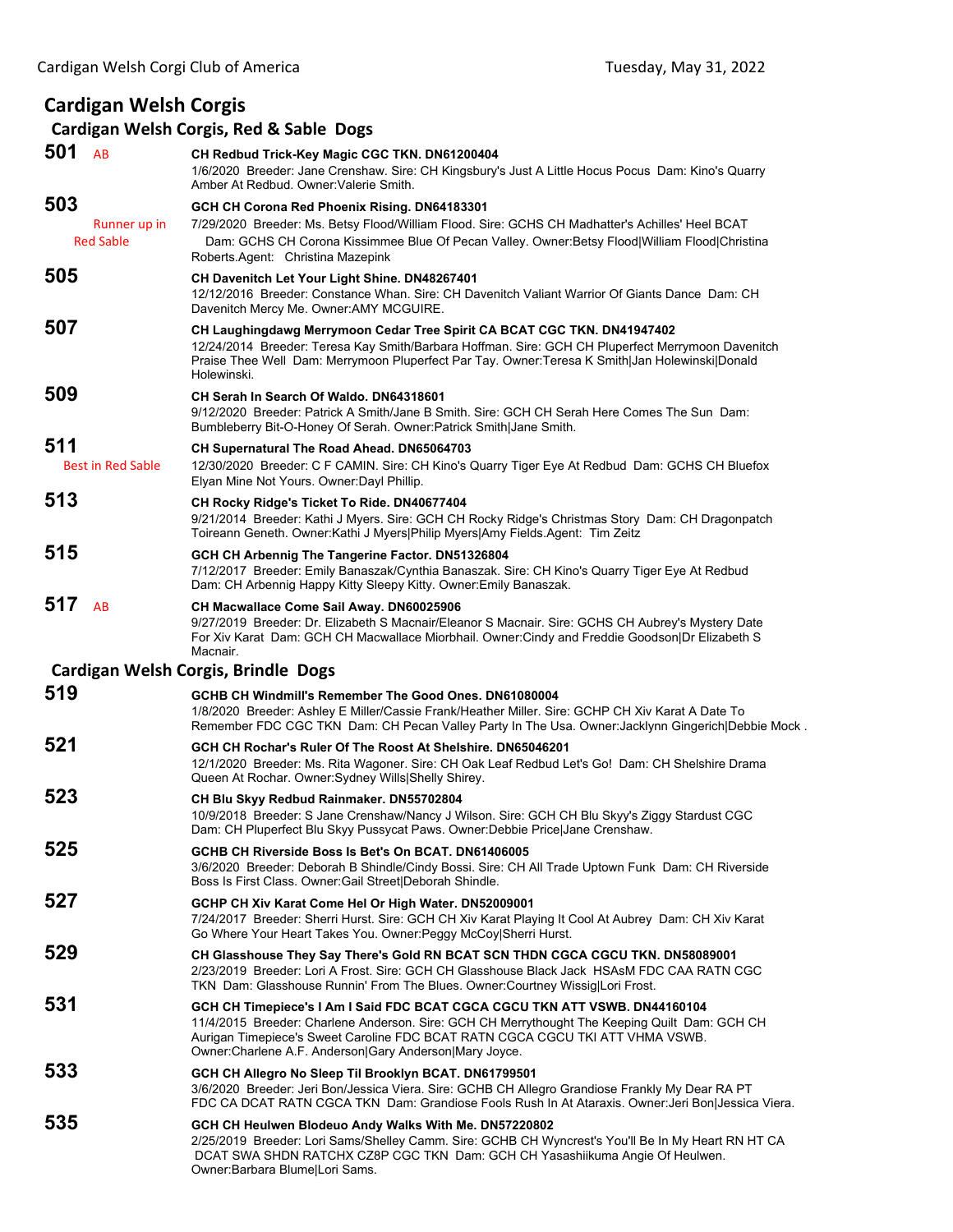| 537 |                                           | GCH CH Octane's Witch Hunt RN AXP AJP XFP DCAT TKA ATT, DN44495401<br>10/31/2015 Breeder: Heather Masch. Sire: GCHP CH Xtacee Beach Cruiser Dam: CH PACH2 Cool<br>Sensation Z Domu Polanki BN RN MXP11 MXPC MJP11 MJPC PAX2 MFP DCAT CGC TKN.<br>Owner: Heather Masch.                                                              |
|-----|-------------------------------------------|-------------------------------------------------------------------------------------------------------------------------------------------------------------------------------------------------------------------------------------------------------------------------------------------------------------------------------------|
| 539 |                                           | GCHS CH Wyncrest Clear Creek Once Upon A Dream CA BCAT CGCA. DN44612703<br>12/11/2015 Breeder: Kathryn A Metcalfe. Sire: GCHG CH Turn-Key's Little Big Man RN Dam: GCHB CH<br>Mockingbird-Wyncrest's I Believe In Magic RN OAP NJP OFP CA CGC. Owner: Mary Hulme Kathryn<br>Metcalfe.                                               |
| 541 |                                           | GCHB CH Onalee Telltail That Touch Of Mink, DN46204201<br>3/10/2016 Breeder: Christina O Roberts/Paula O'Donnell. Sire: GCH CH Boss Is Riverside's Sugar Daddy<br>Dam: Telltail Hurrikane Smarty Pants. Owner: Annette Hannon Bowles P O'Donnell Ana Franzluebbers C<br>Onalee Mazepink.                                            |
| 543 |                                           | GCHB CH Shadowalk Houston. DN35152502<br>9/7/2012 Breeder: Susan Carl Lassila/D. A Lassila. Sire: GCH CH Shadowalk Wizard Esquire Dam: CH<br>Shadowalk Under Sunny Skies. Owner: Sharon and Michael Fremer and Susan and Don Lassila.                                                                                               |
| 545 |                                           | GCHP CH Kingsbury Tail Ridge Road. DN26535003<br>11/20/2009 Breeder: Jacque Glenn. Sire: GCH CH Telltail T For Two Dam: CH Kipperton's Passione-<br>Adagio. Owner: DeAnne and Brian Poole.                                                                                                                                          |
| 547 | <b>Best CWC</b><br><b>Best in Brindle</b> | GCH CH Serah Here Comes The Sun. DN59057205<br>8/7/2019 Breeder: Jane B Smith/Patrick A Smith. Sire: CH Kino's Quarry Tiger Eye At Redbud Dam: CH<br>Cymbrogi Autumn's Legacy To Serah From Llynhill. Owner: Jane Smith Patrick Smith.                                                                                              |
| 549 |                                           | CH Snapdragon Stealer Of Hearts. DN62359903<br>5/2/2020 Breeder: Lisa Anderson D.V.M Sire: GCHG CH Xiv Karat Heart Of Gold Harry Go Lucky RI<br>CGCA CGCU TKN Dam: GCHB CH Snapdragon Listen To Your Heart FDC CGCA TKI. Owner: MRS<br>CHERYL MANSFIELD LISA ANDERSON DVM.                                                          |
| 551 |                                           | GCHS CH Glasshouse Big Talkin Man Of Geran'S. DN55655601<br>11/14/2018 Breeder: Lori A Frost. Sire: GCH CH Glasshouse Black Jack HSAsM FDC CAA RATN CGC<br>TKN Dam: CH Glasshouse Playing Star Again. Owner: MKayla Stahr Gerald Roach.                                                                                             |
| 553 | AB                                        | <b>CH Toshays Treasured Timepiece. DN56834501</b><br>9/28/2018 Breeder: Denise Waiting/Kathy M Deyo. Sire: GCH CH Timepiece's I Am I Said FDC BCAT<br>CGCA CGCU TKN ATT VSWB Dam: GCH CH Beaguile's Fly By Night. Owner:Denise Waiting.                                                                                             |
| 555 |                                           | GCHB CH Xtacee Surfin' Safari. DN57863705<br>4/9/2019 Breeder: Kathryn Schwabe/Lisa Rhyner. Sire: GCHP CH Xtacee Beach Cruiser Dam: CH<br>Claymore's Edge Of Glory At Xtacee. Owner:Lisa Rhyner Kathryn Schwabe.                                                                                                                    |
| 557 |                                           | CH Kingsbury Pikes Peak Or Bark FCAT2. DN59651403<br>10/3/2019 Breeder: Jacque Glenn/Don w Glenn/Caitlyn Connor. Sire: GCH CH Hurrikane Boy Genius RN<br>PT BCAT SWN SCA CGC TKN Dam: GCHB CH Boss Is Hanky Panky At Kingsbury. Owner:DeAnne and<br>Brian Poole.                                                                    |
| 559 |                                           | CH Macwallace Wish You Were Here. DN60025901<br>9/27/2019 Breeder: Dr. Elizabeth S Macnair/Eleanor S Macnair. Sire: GCHS CH Aubrey's Mystery Date<br>For Xiv Karat Dam: GCH CH Macwallace Miorbhail. Owner: Virginia Wilson.Agent: Sherri Hurst                                                                                     |
| 561 |                                           | <b>GCHB CH Winddancer Suncliffe Harvestmoon, DN60523901</b><br>10/12/2019 Breeder: Mary Detoma/Lily Brenner/Nancy Cunliffe. Sire: GCHG CH Winddancer<br>Astonishment Of The Heart Dam: GCH CH Winddancer Suncliffe Old New Borrowed Blue. Owner:Cindy<br>O'Neill Mary DeToma.                                                       |
| 563 |                                           | CH Clearcreek Wyncrest Working Class Hero @Turn-Key BCAT SCN SIN SEN SHDN. DN61569102<br>2/26/2020 Breeder: Mary Hulme/Kathryn Metcalfe. Sire: GCHG CH Turn-Key's Little Big Man RN Dam:<br>GCH CH Elyan Bluefox Rhapsody @ Cc Wyncrest RATN CGC. Owner:TINA BOSEMER Mary<br>Hulme Kathryn Metcalfe.                                |
| 565 |                                           | GCH CH Blu Skyy's Ziggy Stardust CGC. DN48266301<br>11/29/2016 Breeder: Nancy Wilson/Madeline Wilson. Sire: CH Kino's Quarry Tiger Eye At Redbud Dam:<br>GCH CH Blu Skyy's Bella Luna. Owner: Nancy Wilson Madeline Wilson Lisa Croft-Elliott.                                                                                      |
| 567 |                                           | GCHP CH Xiv Karat A Date To Remember FDC CGC TKN, DN52885201<br>10/6/2017 Breeder: Sherri Hurst/Nicki Short. Sire: GCHS CH Aubrey's Mystery Date For Xiv Karat Dam:<br>GCHG CH Xiv Karat She's All The Rave At Lazy Paws CGC. Owner: Ashley Miller Sherri Hurst.                                                                    |
| 569 |                                           | GCHB CH Wyncrest's You'll Be In My Heart RN HT CA DCAT SWA SHDN RATCHX CZ8P CGC<br><b>TKN. DN44612701</b><br>12/11/2015 Breeder: Kathryn A Metcalfe. Sire: GCHG CH Turn-Key's Little Big Man RN Dam: GCHB CH<br>Mockingbird-Wyncrest's I Believe In Magic RN OAP NJP OFP CA CGC. Owner: Kathryn A Metcalfe.                         |
| 571 |                                           | GCHS CH Duckpond Sanddigger Puddleduck Devil In Disguise. DN45702901<br>2/29/2016 Breeder: Joy S Quallenberg/Pixie Lauer/Jaimie Outer/Frank Murch. Sire: GCHS CH Pluperfect<br>Merrymoon Paper Tiger Dam: CH Puddleduck Solas Smoke And Mirrors. Owner: Frank Murch Joy<br>Quallenberg Pixiw Lauer Jaimie Outer. Cathy Wilton Murch |

Cardigan Welsh Corgi Club of America Tuesday, May 31, 2022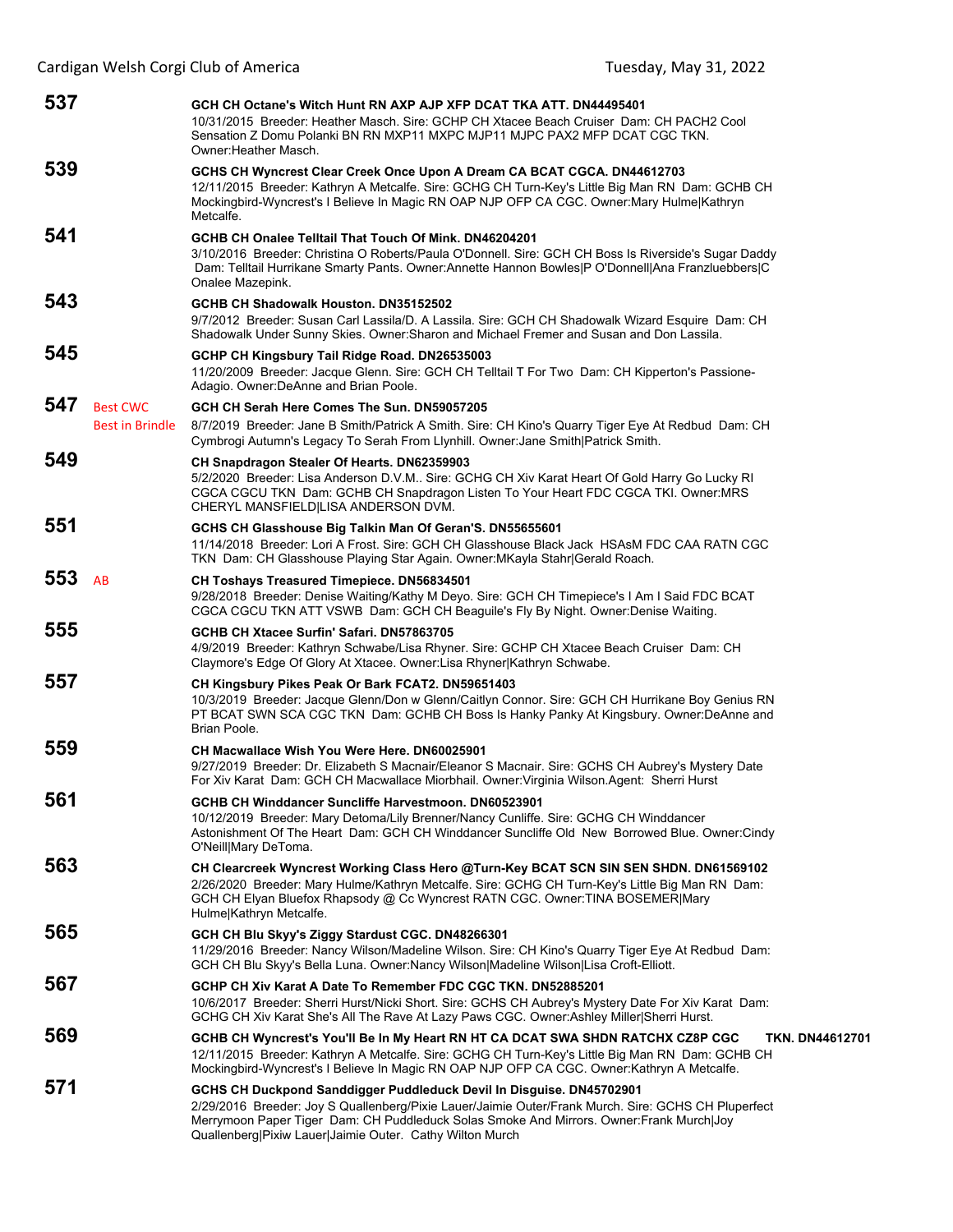| 573 |                              | GCHG CH Winddancer Astonishment Of The Heart. DN47271201<br>6/29/2016 Breeder: Mary DeToma. Sire: CH Suncliffe Winddancer Wonsqueak @ Dirigo Dam: GCHS CH<br>Winddancer All That And Then Some RN. Owner: Mary DeToma Lauren Costa.                                                                                      |
|-----|------------------------------|--------------------------------------------------------------------------------------------------------------------------------------------------------------------------------------------------------------------------------------------------------------------------------------------------------------------------|
|     |                              | Cardigan Welsh Corgis, Black Dogs                                                                                                                                                                                                                                                                                        |
| 575 |                              | CH Dreamworld's Rufus Across The Universe, DN63511505<br>6/29/2020 Breeder: Dawn Kopp. Sire: CH Kcm's Regent Gust Of Wind Dam: Mackinac Red Starburst<br>Eclipse. Owner:AMY MCGUIRE.                                                                                                                                     |
| 577 |                              | <b>CH Visions Debonaire Commander in Chief FDC CGC TKN ATT. DN47369501</b><br>6/1/2016 Breeder: Holly Goldman-Craig. Sire: Ch Merrythought the Keeping Quilt Dam: Beitshemesh Cafe<br>Au Lait. Owner:Kathy Tanguay Holly J. Goldman-Craig. Mary Cummings                                                                 |
| 579 |                              | GCH CH Winbuck's Ghost On A Midnight Ride CD BN CGCA. DN33162701<br>1/29/2012 Breeder: Sue E Harrison/Jan A Dickson/Charles H Harrison. Sire: GCHS CH Regent Midnight<br>Rush RN NAP NJP Dam: CH Winbuck's Ghost Of A Rose, Owner: Gina Weidner,                                                                         |
| 581 | <b>Best in Black</b>         | Runner up CWC GCHG CH Geran's Big Money Of Glasshouse BCAT. DN61853101<br>2/20/2020 Breeder: Lori A Frost/M'Kayla Stahr. Sire: GCHP CH Kosmar Striking Back Of Bridgelady CA<br>CGCA Dam: CH Glasshouse Turn The Page. Owner: MKayla Stahr Gerald Roach.                                                                 |
| 583 |                              | GCH CH Bridgelady's You'LI Never Walk Alone RE FDC FCAT4 CGCU TKN. DN44798304<br>12/25/2015 Breeder: Bonnie Money. Sire: GCH CH Winbucks Mosaic Wheel D'Fortune UDX9 OGM HSAd<br>TKI Dam: CH Bridgelady's Life In The Fast Lane RN CGCA. Owner: Deborah Frank.                                                           |
| 585 |                              | GCH CH Xiv Karat Playing It Cool At Aubrey. DN41924101<br>12/1/2014 Breeder: Sherri Hurst/Mrs. Cynthia M Savioli/Mr. Vincent J Savioli. Sire: GCHB CH Heart Of<br>Gold Power Play Dam: CH Xiv Karat Truly A Gift From Spotlight. Owner:Cynthia M Savioli Vincent J Savioli<br><b>ISherri S Hurst.</b>                    |
| 587 |                              | CH Snapdragon Don't Go Bacon My Heart PT. DN66203601<br>1/28/2021 Breeder: Lisa Anderson D.V.M Sire: CH Sunkissed Cheers To A New Year Dam: GCH CH<br>Snapdragon Heart Of The Matter. Owner: Lisa Anderson DVM. Lauren McIlwraith                                                                                        |
| 589 |                              | <b>CH Windmill's Polar Express. DN65435004</b><br>12/11/2020 Breeder: Ashley E Miller/Heather S Miller. Sire: CH Windmill's Big Kahuna Dam: CH Pecan<br>Valley Mark Of Athena. Owner: Heather Miller Ashley Miller.                                                                                                      |
| 591 | AB                           | CH Xtacee Friends In Low Places. DN64225106<br>10/16/2020 Breeder: Kathryn Schwabe. Sire: GCH CH Rochar&Stubbyacres Biloxi Blues Dam: CH<br>Xtacee Holiday On Ice. Owner: Kathryn Schwabe.                                                                                                                               |
| 593 |                              | GCH CH Woodrose Landsend Somebody To Love FDC SCN CGC TKI ATT VSWB. DN56642905<br>2/14/2019 Breeder: Karen Lyons/Penny Kroh. Sire: CH Cymbrogi's Equilibrium Dam: GCH CH Woodrose<br>A Rumor In Blue. Owner: Kathleen Hays Cynthia Smith.                                                                                |
| 595 |                              | CH Pecan Valley Call Me Mister At Tailwind. DN58850201<br>6/30/2019 Breeder: Betty Ann Seely. Sire: GCH CH Pecan Valley Telltail Frosty The Show Man Dam:<br>Pecan Valley Call Me Madam. Owner: Cassie Frank   Betty Ann Seely.                                                                                          |
| 597 | Runner Up in<br><b>Black</b> | CH Telltail In The Midnight Hour. DN60149001<br>7/17/2019 Breeder: Paula O'Donnell/Norma Murrphy. Sire: CH Lost River Splash N Dash Dam: GCH CH<br>Telltail Dressed For Success. Owner: Paula O'Donnell Norma Murphy.                                                                                                    |
| 599 |                              | GCHB CH Keerocka's Ocean Front Property @ Fb CA BCAT CGC. DN54908202<br>8/27/2018 Breeder: Julie Miller/Cindy McDonald. Sire: GCHS CH Wyncrest Clear Creek Once Upon A<br>Dream CA BCAT CGCA Dam: CH Summit Foggy Bottom I Wannabluvdbyu BN FDC CGC TKN.<br>Owner: Cindy and Meredith McDonald Alec Munier Julie Miller. |
| 601 |                              | GCH CH Glasshouse I Can See For Miles, DN47675302<br>9/15/2016 Breeder: Lori A Frost. Sire: GCH CH Xiv Karat Playing It Cool At Aubrey Dam: GCH CH<br>Glasshouse Bring It All Home PT CAA. Owner:Lori Frost Cassie Petersen.                                                                                             |
|     |                              | Cardigan Welsh Corgis, Blue Merle Dogs                                                                                                                                                                                                                                                                                   |
| 603 |                              | <b>CH Cosmopolitans Just You Wait. DN58916401</b><br>5/19/2019 Breeder: Angela Reilly/Theo Bernstein. Sire: GCH CH Boss Is Riverside's Sugar Daddy Dam:<br>GCHS CH All Trade Gone Cosmopolitan. Owner: Angela Reilly.                                                                                                    |
| 605 |                              | CH Windmill's Once In A Blue Moon. DN60448203<br>11/11/2019 Breeder: Ashley E Miller/Heather Miller. Sire: GCHG CH Toreth's Tungsten Archer FDC Dam:<br>CH Coedwig's Sunrise On Lanikai Beach. Owner: Kamla Utz Ashley Miller.                                                                                           |
| 607 |                              | CH 3c's Winjammin's Ready Aim Fire. DN65517603<br>1/23/2021 Breeder: Sally Joaquin. Sire: CH Coedwig's First Dynasty Dam: 3c's Eagles Feather CGCA<br>TKA ATT. Owner:Rus Sherilyn Mumme Sally Joaquin.                                                                                                                   |
| 609 |                              | GCH CH Pecan Valley Telltail Frosty The Show Man. DN40001903<br>6/6/2014 Breeder: Paula O'Donnell/Betty Ann Seely. Sire: CH Pecan Valley Grand Larceny Dam: CH<br>Telltail Violets R Blue. Owner: Betty ann seely Cassie frank.                                                                                          |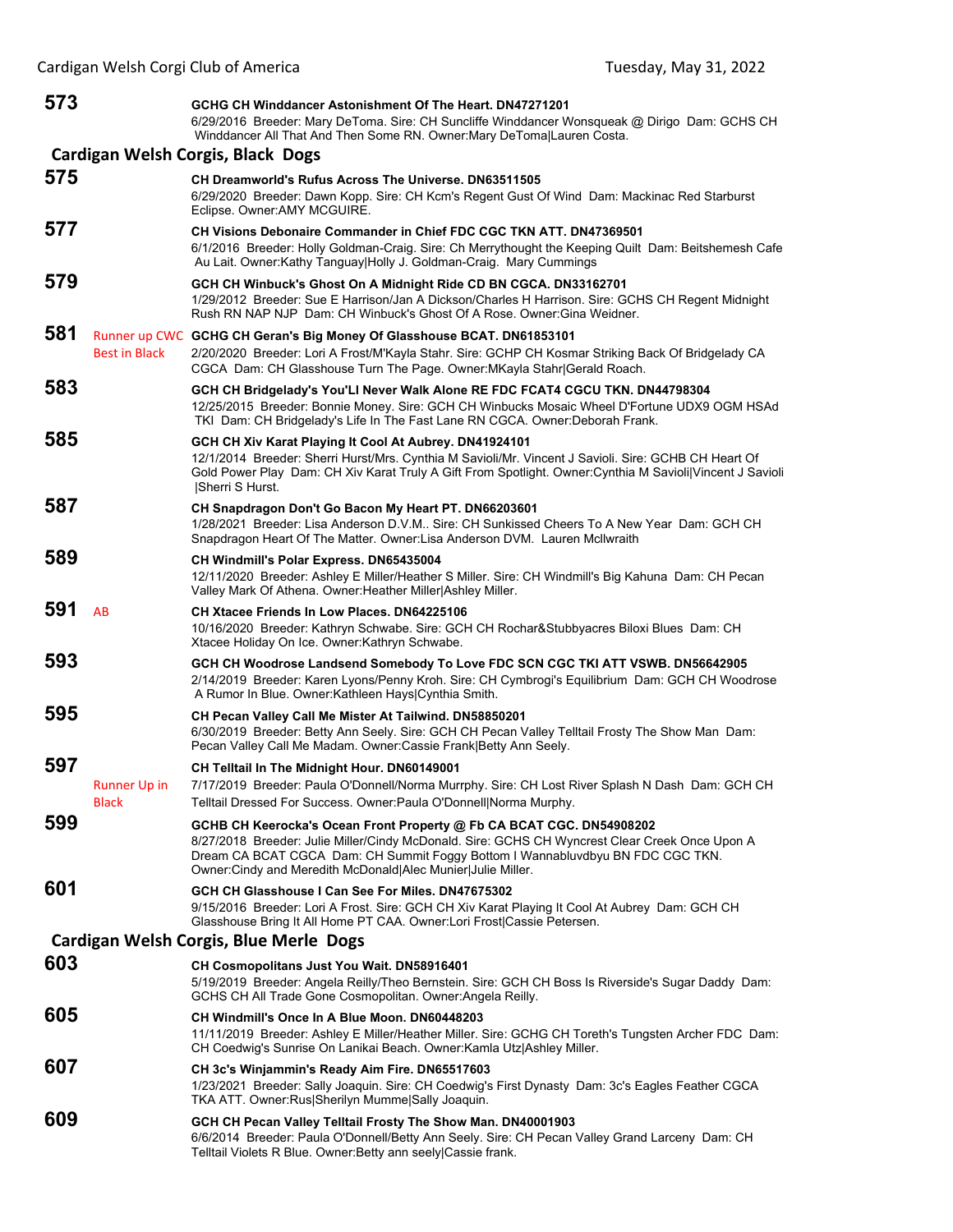| Cardigan Welsh Corgi Club of America            |                                                                                                                                                                                                                                                                                                         | Tuesday, May 31, 2022                                                                         |
|-------------------------------------------------|---------------------------------------------------------------------------------------------------------------------------------------------------------------------------------------------------------------------------------------------------------------------------------------------------------|-----------------------------------------------------------------------------------------------|
| 611                                             | GCH CH Bluefox To Boldly Go. DN62421506<br>6/8/2020 Breeder: Jennifer L Roundtree/Cheryl Kienast. Sire: CH Redbud Glasdawn Moon Shadow Dam:<br>CH Snapdragon Don't Stop Me Now. Owner: Cheryl Kienast.                                                                                                  |                                                                                               |
| 613                                             | CH Winbucks & Silverferns Mojo For Lwynogyn RN. DN64315205<br>9/22/2020 Breeder: Gina Weidner/Sue E Harrison/Charles H Harrison. Sire: GCHB CH Coedwig's Black<br>Diamond PT Dam: CH Bridgelady's Own Silver & Gold Shines @ Winbucks CD BN CGCA. Owner:Carley<br>J Bates Elizabeth Robinson.           |                                                                                               |
| 615<br><b>Runner Up in</b><br><b>Blue Merle</b> | CH Cavalier Always In The Nick Of Time. DN65131606<br>12/6/2020 Breeder: Annabel Irene Maley/Margaret Mcmichael/Doug Irby. Sire: GCHS CH Rochars Wizard<br>Of Menlo Park At Shelshire Dam: CH Woodrose Dressed In Black. Owner: Annabel Irene Maley Margaret<br>McMichael Doug Irby.Agent: Jaclyn Smith |                                                                                               |
| 617<br>AB                                       | <b>CH Landsend-Woodrose Truckin', DN64206103</b><br>11/5/2020 Breeder: Penny Kroh/Karen Lyons. Sire: CH Woodrose Stacked Deck FDC CGC Dam: GCH<br>CH Woodrose A Rumor In Blue. Owner: Karen Lyons.                                                                                                      |                                                                                               |
| 619                                             | GCH CH Bridgelady's It's A Wonderful Life RN AXP OJP NFP FCAT RATN CGCA TKE VHMA.<br>12/25/2015 Breeder: Bonnie Money. Sire: GCH CH Winbucks Mosaic Wheel D'Fortune UDX9 OGM HSAd<br>TKI Dam: CH Bridgelady's Life In The Fast Lane RN CGCA. Owner: Melonie Boyll.                                      | DN44798301                                                                                    |
| 621<br><b>Best In Blue Merle</b>                | <b>CH Cardiridge's Social Experiment PT. DN62216701</b><br>5/12/2020 Breeder: Marla Gardner. Sire: CH All Trade Uptown Funk Dam: CH Cardiridge I Am No<br>Shrinking Violet. Owner: Mary Sue Olcott Lauren Simmermeyer DVM.                                                                              |                                                                                               |
|                                                 | Cardigan Welsh Corgis, Red & Sable Bitches                                                                                                                                                                                                                                                              |                                                                                               |
| 500                                             | GCH CH Doxford-Westwind Prisma CGC. DN56209304<br>1/9/2019 Breeder: Sonja Benavidez. Sire: CH Davenitch Let Your Light Shine Dam: GCHB CH Davenitch<br>Doxford Sand Pipers Jewel CD BN RAE FDC OAP OJP NFP CA BCAT RATN CGCA TKI.<br>Owner:Kimberly Jacobson Lissa Jacobson.                            |                                                                                               |
| 502 BOS CWC<br><b>Best in Red Sable</b>         | <b>CH Wonderland Telltail Scout's Honor, DN62361401</b><br>4/14/2020 Breeder: Cindy Forbes/Paula O'Donnell. Sire: GCHB CH Wyncrest's You'll Be In My Heart RN<br>HT CA DCAT SWA SHDN RATCHX CZ8P CGC TKN Dam: CH Wonderland Rory Macplum. Owner:Cindy<br>Forbes Paula O'Donnell.                        |                                                                                               |
| 504                                             | CH Serah I'M The Lady In Red At Ricochet. DN64318603<br>9/12/2020 Breeder: Patrick A Smith/Jane B Smith. Sire: GCH CH Serah Here Comes The Sun Dam:<br>Bumbleberry Bit-O-Honey Of Serah. Owner: Macenzie Zeitz.                                                                                         |                                                                                               |
| 506<br>AB                                       | CH Kingsbury Bossis Gentlemen Prefer Blondes. DN59651401<br>10/3/2019 Breeder: Jacque Glenn/Don w Glenn/Caitlyn Connor. Sire: GCH CH Hurrikane Boy Genius RN<br>PT BCAT SWN SCA CGC TKN Dam: GCHB CH Boss Is Hanky Panky At Kingsbury. Owner: Jacque<br>Glenn Don W. Glenn.                             |                                                                                               |
| 508                                             | CH Oak Leaf Redbud Chilkat At Cajun. DN60710005<br>12/27/2019 Breeder: Jane Crenshaw/George Ann Kuettel. Sire: GCH CH Oak Leaf Redbud Dragon Eye<br>RN  Dam: CH Redbud Oak Leaf Dark Necessities. Owner:Keith P Bonin.                                                                                  |                                                                                               |
| 510<br>AB                                       | CH Bossis Kingsbury 1st Time In Forever TKN. DN55224202<br>7/24/2018 Breeder: Caitlyn Connor/Mandy Bossi. Sire: GCHS CH Kingsbury Red Dragon Of Claymore<br>CGC TKN Dam: GCH CH Boss Is Riverside's Playmate CAA RATN TKN. Owner:Caitlyn Connor Mandy<br>Bossi Jacque Glenn.                            |                                                                                               |
| 512<br><b>Runner Up</b><br>in Red Sable         | 1/26/2015 Breeder: Constance Whan. Sire: CH Davenitch Sand Piper Dam: CH Davenitch Shooting Star<br>Angelica. Owner: Sonja Benavidez Constance Whan.                                                                                                                                                    | GCHB CH Davenitch Doxford Sand Pipers Jewel CD BN RAE FDC OAP OJP NFP CA BCAT RATN DN41738203 |
|                                                 | Cardigan Welsh Corgis, Brindle Bitches                                                                                                                                                                                                                                                                  |                                                                                               |
| 514                                             | GCHS CH Sanddigger's A Puddleduck For Duckpond. DN43707302<br>8/6/2015 Breeder: Pixie Lauer/Joy S Quallenberg. Sire: GCH CH Benmore Blackdale Lord Of The Dance<br>Dam: CH Puddleduck Solas Smoke And Mirrors. Owner: Frank Murch Joy Quallenberg Pixie Lauer Jaimie<br>Outer. Cathy Wilton Murch       |                                                                                               |
| 516                                             | GCH CH Laughing Dawg's Myrna Loy BCAT CGC TKN. DN36643601<br>4/9/2013 Breeder: Teresa Kay Smith. Sire: CH Merrymoon Pluperfect Pathway Dam: CH Redbud's I Saw<br>Her Standing There. Owner: Teresa K Smith.                                                                                             |                                                                                               |
| 518                                             | CH Elyan Midsummer's Night's Dream BCAT CGC TKN. DN49449503<br>5/3/2017 Breeder: Penni Adrian. Sire: GCH DC C-Myste Baledwr Pursuit Of Happiness CD RN HSAds<br>HIAS HXASM OAP AJP RATO Dam: CH Bluefox Elyan Mariposa CD PCD BN RI MXP MJP OFP SIN SEN<br>CGCA CGCU TKI. Owner: Pamela Smith.          |                                                                                               |
| 520                                             | GCH CH Lost River Splash Of Color @ Winddancer. DN61540202<br>1/27/2020 Breeder: Shawn Michael/Angela Reilly. Sire: CH Lost River Splash N Dash Dam: Cosmopolitan<br>Uptown Girl. Owner: Mary DeToma Lauren Costa.                                                                                      |                                                                                               |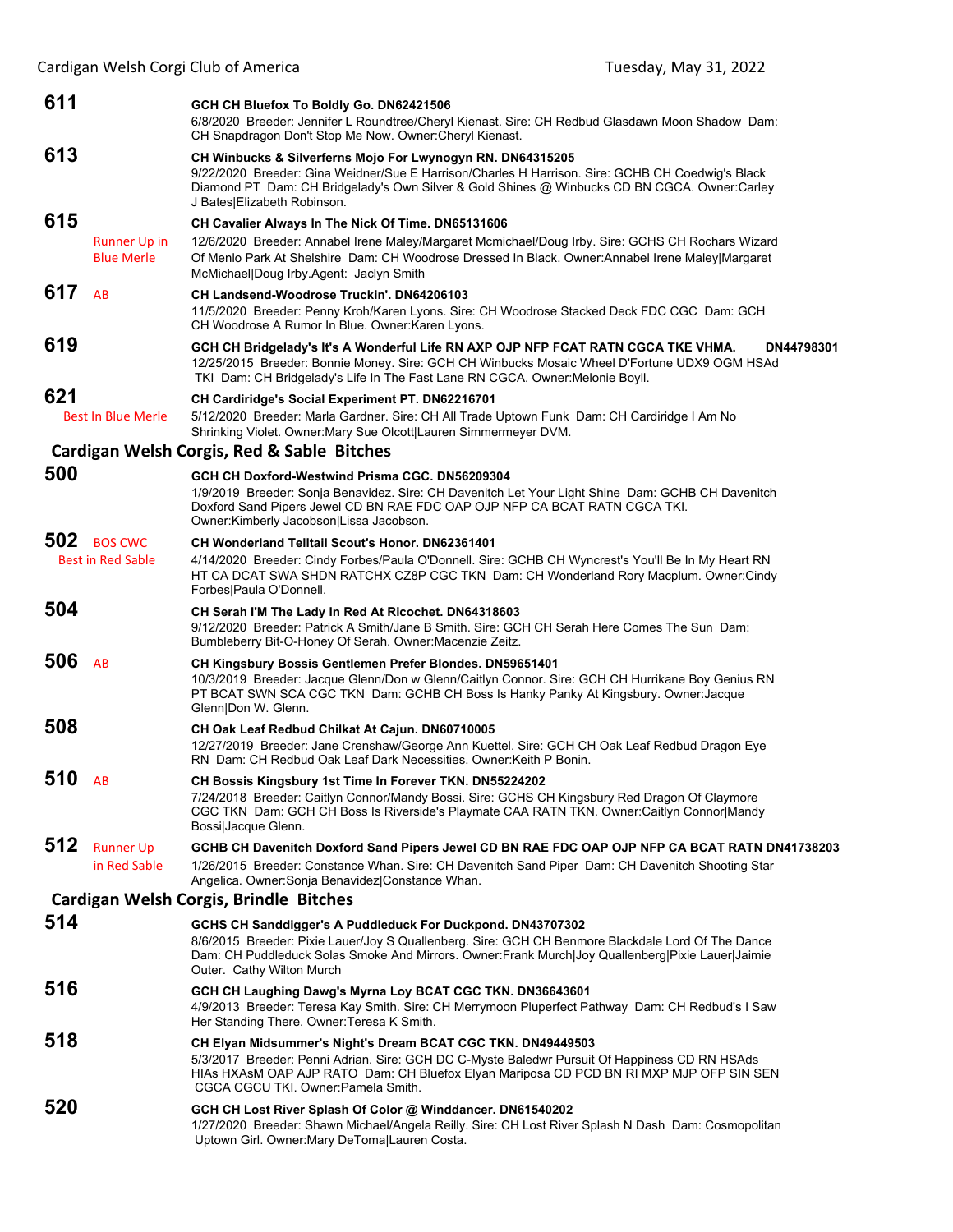| 522 |                                       | CH Foggy Bottom's As You Wish. DN57498703<br>2/17/2019 Breeder: Cindy McDonald/Alec Munier. Sire: GCHS CH Wyncrest Clear Creek Once Upon A<br>Dream CA BCAT CGCA Dam: CH Foggy Bottom's Resting On My Laurels. Owner:Cindy McDonald Alec<br>Munier.                                                                                 |
|-----|---------------------------------------|-------------------------------------------------------------------------------------------------------------------------------------------------------------------------------------------------------------------------------------------------------------------------------------------------------------------------------------|
| 524 |                                       | CH Rocky Ridge's First Time In Forever. DN55972303<br>11/24/2018 Breeder: Kathi J Myers/Philip L Myers/Shyanne Lundy. Sire: GCH CH Dragonpatch Back In<br>Black Dam: GCH CH Rocky Ridge Dragonpatch Sweet Caroline. Owner: Kathi J Myers Michelle<br>Wiecek Philip L Myers. Tracie Zeitz                                            |
| 526 |                                       | Mockingbird Bella Come La Bisnonna Of Sovereign BCAT SCN SIN SEN SHDN TKI. DN62651304<br>4/22/2020 Breeder: Rochelle L Severance. Sire: GCHB CH Wyncrest's You'll Be In My Heart RN HT CA<br>DCAT SWA SHDN RATCHX CZ8P CGC TKN Dam: CH Pluperfect Merrymoon Redbud Proper Italian<br>Beauty. Owner: Janet Suber Rochelle Severance. |
| 528 |                                       | CH Rochars Bling Bling. DN65046202<br>12/1/2020 Breeder: Ms. Rita Wagoner. Sire: CH Oak Leaf Redbud Let's Go! Dam: CH Shelshire Drama<br>Queen At Rochar. Owner:Rita Wagoner.                                                                                                                                                       |
| 530 |                                       | GCH CH Windmill's Dungeons And Dragons. DN65435101<br>12/17/2020 Breeder: Heather Miller/Ashley E Miller. Sire: GCHP CH Xiv Karat A Date To Remember FDC<br>CGC TKN Dam: CH Woodrose Playing Games. Owner: Heather Miller Ashley Miller.                                                                                            |
| 532 |                                       | GCHB CH Snapdragon Deep In The Heart Of Texas PT FDC CGC TKN. DN59309501<br>8/4/2019 Breeder: Lisa Anderson D.V.M Sire: GCHG CH Xiv Karat Heart Of Gold Harry Go Lucky RI<br>CGCA CGCU TKN Dam: GCH CH Snapdragon Bless Your Heart. Owner:Lisa Anderson DVM.                                                                        |
| 534 |                                       | GCHS CH Blackdales By Crikey It's Bindi. DN62156501<br>5/13/2020 Breeder: Cheryl M Black/Karen K Chandor. Sire: GCH CH Blackdale's Tend The Bar At<br>Ripanco Dam: GCH CH Blackdales Peyton. Owner: Cheryl M Black   Kristle Costello  Karen K Chandor.                                                                             |
| 536 |                                       | CH Serah Indecent Proposal. DN64318602<br>9/12/2020 Breeder: Patrick A Smith/Jane B Smith. Sire: GCH CH Serah Here Comes The Sun Dam:<br>Bumbleberry Bit-O-Honey Of Serah. Owner: Patrick Smith Jane Smith.                                                                                                                         |
| 538 |                                       | GCH CH Aurigan Reallife Shelby. DN62822401                                                                                                                                                                                                                                                                                          |
|     | Best in Brindle                       | 6/4/2020 Breeder: Dayl Phillip. Sire: Arbennig Hey There Tiger Dam: CH Aurigan Supreme Corvette<br>HSAds. Owner:Dayl Phillip Myla Perry.                                                                                                                                                                                            |
| 540 |                                       | GCHS CH Winddancer All That And Then Some RN. DN33743701<br>5/4/2012 Breeder: Mary DeToma. Sire: CH Lost River Splash N Dash Dam: CH Suncliffe Truro @<br>Winddancer. Owner: Mary DeToma.                                                                                                                                           |
| 542 |                                       | GCHG CH Xiv Karat She's All The Rave At Lazy Paws CGC. DN34717304<br>9/24/2012 Breeder: Kevin Curran/Shari Curran/Sherri Hurst. Sire: GCHG CH Xiv Karat Heart Of Gold Harry<br>Go Lucky RI CGCA CGCU TKN Dam: CH Spotlight's Xiv Karat Be True To Your Heart CD RA.<br>Owner: Sherri Hurst   Nicki Short.                           |
| 544 |                                       | CH Laughing Dawg's Darkside Of The Moon BCAT CGC. DN53185401<br>2/22/2018 Breeder: Teresa Kay Smith. Sire: CH Laughingdawg Merrymoon Cedar Tree Spirit CA BCAT<br>CGC TKN Dam: GCH CH Laughing Dawg's Myrna Loy BCAT CGC TKN. Owner: Teresa K Smith. Agent: Linda Williams                                                          |
| 546 |                                       | CH Meurig Telltail Beyond The Pale. DN55509501<br>8/15/2018 Breeder: Ms. Annette Maureen Hannon Bowles/Paula O'Donnell. Sire: CH Lost River Splash N<br>Dash Dam: GCH CH Telltail Debutantes Have All The Fun. Owner: Annette Hannon Bowles Paula O'Donnell.                                                                        |
| 548 |                                       | GCH CH Yasashiikuma Jaunty Jolene. DN42507003<br>12/26/2014 Breeder: Shelley Camm. Sire: GCHG CH Telltail Like A Rolling Stone Dam: GCH CH<br>Yasashiikuma Smoky Mountn Maid. Owner:Catherine Skimin.Agent: Kathryn Schwabe                                                                                                         |
| 550 |                                       | GCHG CH Bluefox Quite Outrageous @ Cut2chase PT FDC CAA BCAT. DN46773306<br>7/12/2016 Breeder: Cheryl Kienast/Madeline Lonas. Sire: GCH CH Dragonpatch Rolling Stone Dam:<br>GCH CH Bluefox Elyan Mirror Mirror PT CA BCAT. Owner: Gerry Chase.                                                                                     |
| 552 |                                       | CH Sundance Be Still My Heart. DN61333401<br>2/13/2020 Breeder: Debbie Price/Lisa Price/Marla Gardner. Sire: GCHS CH Redbud Across The<br>Universe Dam: CH Davenitch Sundance Salted Carmel Rim. Owner:Lisa Price Debbie Price.                                                                                                     |
| 554 |                                       | GCHB CH Boss Is Hanky Panky At Kingsbury. DN44519702<br>11/2/2015 Breeder: Caitlyn Connor/Mandy Bossi. Sire: GCHS CH Kingsbury Red Dragon Of Claymore<br>CGC TKN Dam: GCH CH Boss Is Riverside's Playmate CAA RATN TKN. Owner: Jacque Glenn Don W.<br>Glenn Caitlyn Connor Don W. Glenn.Agent: Lauren McIlwraith                    |
| 556 |                                       | GCHB CH Winddancer Glimmer Of Hope. DN49686702<br>2/28/2017 Breeder: Mary DeToma. Sire: GCH CH Suncliffe Wind Dancer Camden BN RAE CGCA Dam:<br>GCHS CH Winddancer All That And Then Some RN. Owner: Jacklynn Gingerich Mary DeToma.                                                                                                |
| 558 |                                       | GCHS CH Mylyn Karina Absolute Suzie. DN59073004                                                                                                                                                                                                                                                                                     |
|     | <b>Runner Up in</b><br><b>Brindle</b> | 7/8/2019 Breeder: Beverly L Mercer/Ms. Stephanie J Hoyer. Sire: GCHB CH Bluefox Quid Pro Quo Dam:<br>CH Mylyn Karina Praying For Sunshine CGC. Owner: Stephanie Hoyer Christy Collins. Agent: Linda<br>Williams                                                                                                                     |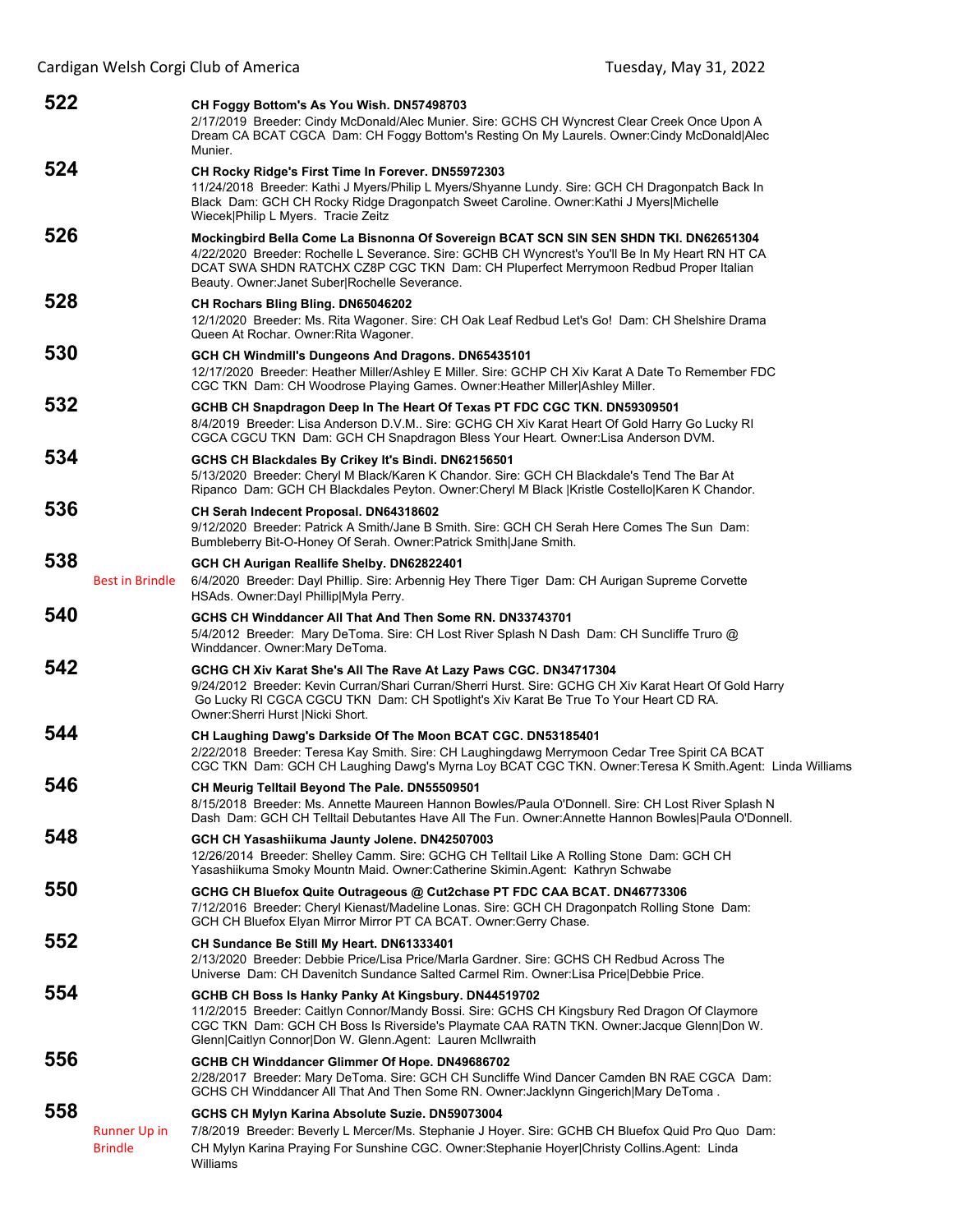| 560 |                               | Arohawk Shot In The Dark. DN68429501<br>8/9/2021 Breeder: Jacklyn Gingerich/Mary Detoma. Sire: GCHB CH Windmill's Remember The Good<br>Ones Dam: GCHB CH Winddancer Glimmer Of Hope. Owner: Jacklynn Gingerich   Olivia Blatt   Addyson Blatt                                                       |
|-----|-------------------------------|-----------------------------------------------------------------------------------------------------------------------------------------------------------------------------------------------------------------------------------------------------------------------------------------------------|
| 562 |                               | CH PACH2 Cool Sensation Z Domu Polanki BN RN MXP11 MXPC MJP11 MJPC PAX2 MFP DCAT CGC TKN. DN31162903<br>12/5/2010 Breeder: Anna Pol. Sire: GCH CH Rhys Sunday With George CD RE Dam: Cool'N Fool For<br>Filofany Gaucho. Owner: Heather Masch.                                                      |
| 564 |                               | GCH CH Harmony's Say You Love Me. DN40796305<br>8/30/2014 Breeder: Helen I Cantrell/Dr. Elizabeth S Macnair/Eleanor S Macnair. Sire: CH Badagri<br>Breakdance Dam: CH Harmony Macwallace I'M A Little Bit Country. Owner: Helen Cantrell and Crystal<br>Sims.                                       |
|     |                               | <b>Cardigan Welsh Corgis, Black Bitches</b>                                                                                                                                                                                                                                                         |
| 566 |                               | GCH CH Turn-Key's Treat Her Like A Lady CA BCAT. DN46595706<br>6/10/2016 Breeder: Tina Bosemer. Sire: GCH CH Winbucks Mosaic Wheel D'Fortune UDX9 OGM HSAd<br>TKI Dam: Turn-Key's Thyra Queen Of Norway. Owner: TINA BOSEMER.                                                                       |
| 568 |                               | CH Fernbriar Keep On The Sunny Side RN. DN52081002<br>8/23/2017 Breeder: Mackenzie Mann/Marla Gardner. Sire: CH Clovertrails Diamond Of Sweden Dam: CH<br>Carddicted Hard To Resist. Owner:Mackenzie Mann Cameron Hancock Mackenzie Mann Cameron<br>Hancock.                                        |
| 570 |                               | CH White Hart Cascade To Kidwelly. DN46894802<br>8/11/2016 Breeder: Barbara R Miller. Sire: GCH CH Belukha's Strength Of Judges Dam: GCH DC White<br>Hart Absolut HSAdsc HSBd HIAdsc HXAds CGC. Owner: Nancy Babyak John Babyak.                                                                    |
| 572 |                               | GCH CH Aurigan Maggie Mcgee. DN57097801<br>2/10/2019 Breeder: Dayl Phillip. Sire: CH Tailbrite Timepiece's Starlight Trilogy FDC CGC TKN ATT<br>Dam: CH Aurigan Supreme Corvette HSAds. Owner: Dayl Phillip.                                                                                        |
| 574 |                               | CH Fable Harmony You Must Love Me TKN. DN58501202<br>5/20/2019 Breeder: Helen I Cantrell/Crystal Sims. Sire: GCHS CH Redbud Across The Universe Dam:<br>GCH CH Harmony's Say You Love Me. Owner: Crystal Sims   Richard Sims.                                                                       |
| 576 |                               | CH Arbennig Winjammin' I Wasn't Made For Winter. DN65567905<br>1/12/2021 Breeder: Emily Banaszak/Cynthia Banaszak. Sire: GCHS CH Redbud Across The Universe<br>Dam: CH Arbennig Sturdy Stilletos. Owner:Rus Sherilyn Mumme Emily Banaszak Cynthia Banaszak.                                         |
| 578 | DQ - Breed<br><b>Standard</b> | GCH CH Winddancer Suncliffe Old New Borrowed Blue. DN46823001<br>5/13/2016 Breeder: Shawn Michael/Mary DeToma. Sire: GCH CH Suncliffe Winddancer Sullivan Dam: CH                                                                                                                                   |
|     |                               | Winddancer All The Way To Lost River. Owner: Mary DeToma Lily Brenner.                                                                                                                                                                                                                              |
| 580 | AB                            | GCHB CH Corona Morning Moonlight Magic. DN54076901<br>4/15/2018 Breeder: Ms. Betsy Flood/William Flood. Sire: CH Twinroc Telltail Texas Tycoon Dam: GCHS<br>CH Corona Kissimmee Blue Of Pecan Valley. Owner: William Flood Betsy Flood Christina Roberts Agent:<br>Christina Mazepink               |
| 582 |                               | GCH CH Snapdragon Every Beat Of My Heart CGC TKN. DN62359902<br>5/2/2020 Breeder: Lisa Anderson D.V.M Sire: GCHG CH Xiv Karat Heart Of Gold Harry Go Lucky RI<br>CGCA CGCU TKN Dam: GCHB CH Snapdragon Listen To Your Heart FDC CGCA TKI. Owner:Veda<br>Greer Lisa Anderson DVM.Agent: Sherri Hurst |
| 584 | <b>Best in Black</b>          | Onalee's The Scourge Of The Sea. DN56785101<br>12/26/2019 Breeder: Christina Roberts . Sire: GCH Pecan Valley To Catch A Thief Dam: Onalee's Wait A<br>Minute!. Owner: Christina Mazepink Paula O'Donnell.                                                                                          |
| 586 |                               | <b>CH Fernbriar Flashblack Friday. DN52664401</b><br>12/9/2017 Breeder: Mackenzie Mann/Diana Mann. Sire: CH Cymbrogi's Equilibrium Dam: CH Cardiridge<br>Fernbriar Ride It Like You Stole It. Owner: Mackenzie Mann   Diana Mann.                                                                   |
|     |                               | Cardigan Welsh Corgis, Blue Merle Bitches                                                                                                                                                                                                                                                           |
| 588 |                               | GCH CH Windmill's Dance By The Light Of The Moon. DN60448202<br>11/11/2019 Breeder: Ashley E Miller/Heather Miller. Sire: GCHG CH Toreth's Tungsten Archer FDC Dam:<br>CH Coedwig's Sunrise On Lanikai Beach. Owner: Heather Miller Ashley Miller.                                                  |
| 590 | AB                            | GCH CH Keksband Burnished Silver. DN46721501<br>1/6/2016 Breeder: Svetlana Masyagina. Sire: Xtacee By Green Sand Beach Dam: Astersland Blue<br>Rhapsody. Owner: Susan Rubin Kathy Schwabe.                                                                                                          |
| 592 |                               | CH Winjammin' Arbennig Rock U Like A Hurricane. DN63549003<br>7/20/2020 Breeder: Amanda Roberson/R Mumme/S Mumme/R Watkins. Sire: GCHB CH Coedwig's<br>Classic Chrome II Dam: Winjammin Arbennig Takn It 2 Da Hoop RN FDC CA CGC. Owner: Emily<br>Banaszak Rus & Sherilyn Mumme.                    |
| 594 | <b>Best in Blue Merle</b>     | GCH CH Landsend-Woodrose Touch Of Grey. DN64206101<br>11/5/2020 Breeder: Penny Kroh/Karen Lyons. Sire: CH Woodrose Stacked Deck FDC CGC Dam: GCH<br>CH Woodrose A Rumor In Blue. Owner: Penny Kroh. Cydne Clark                                                                                     |